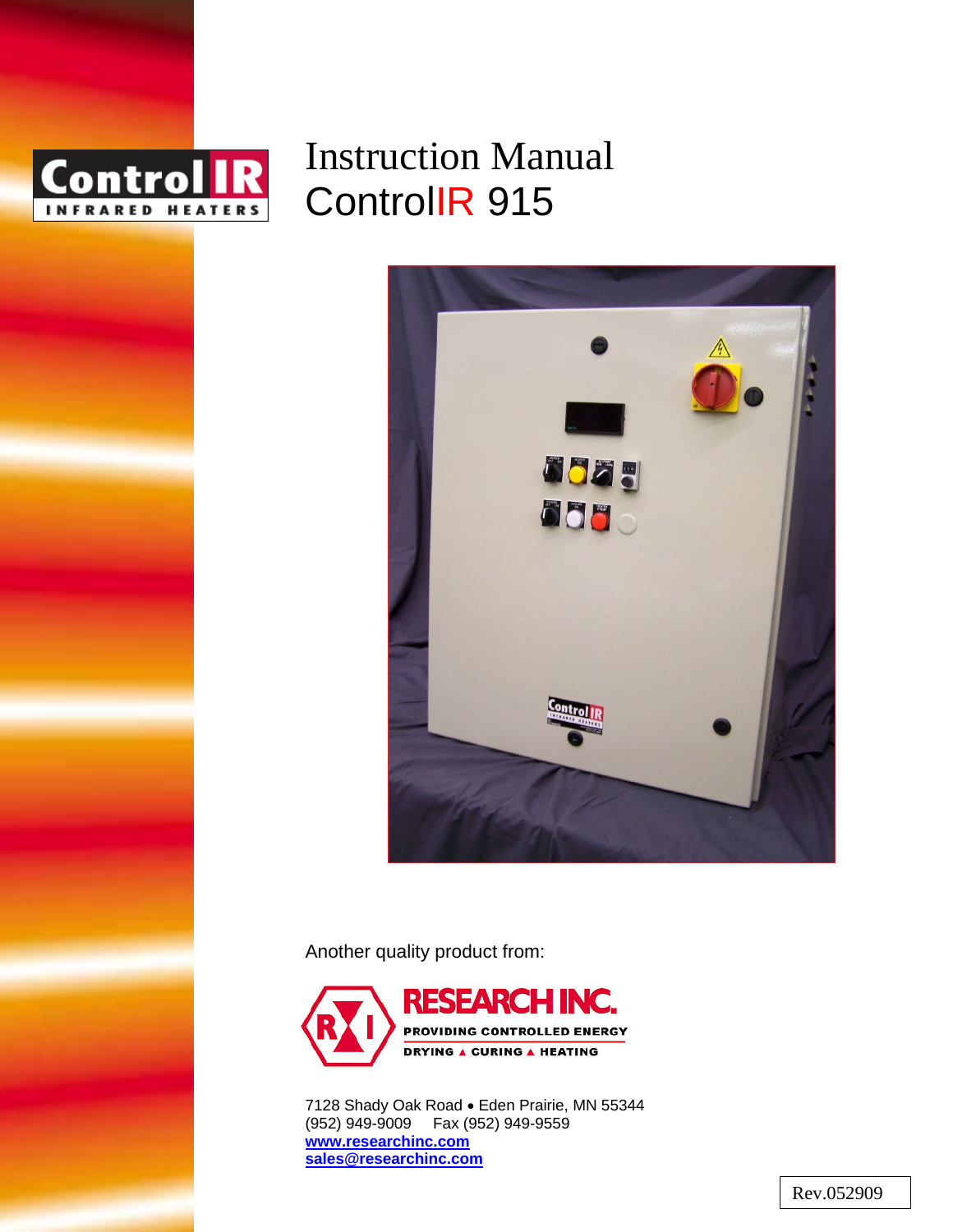# **Contents**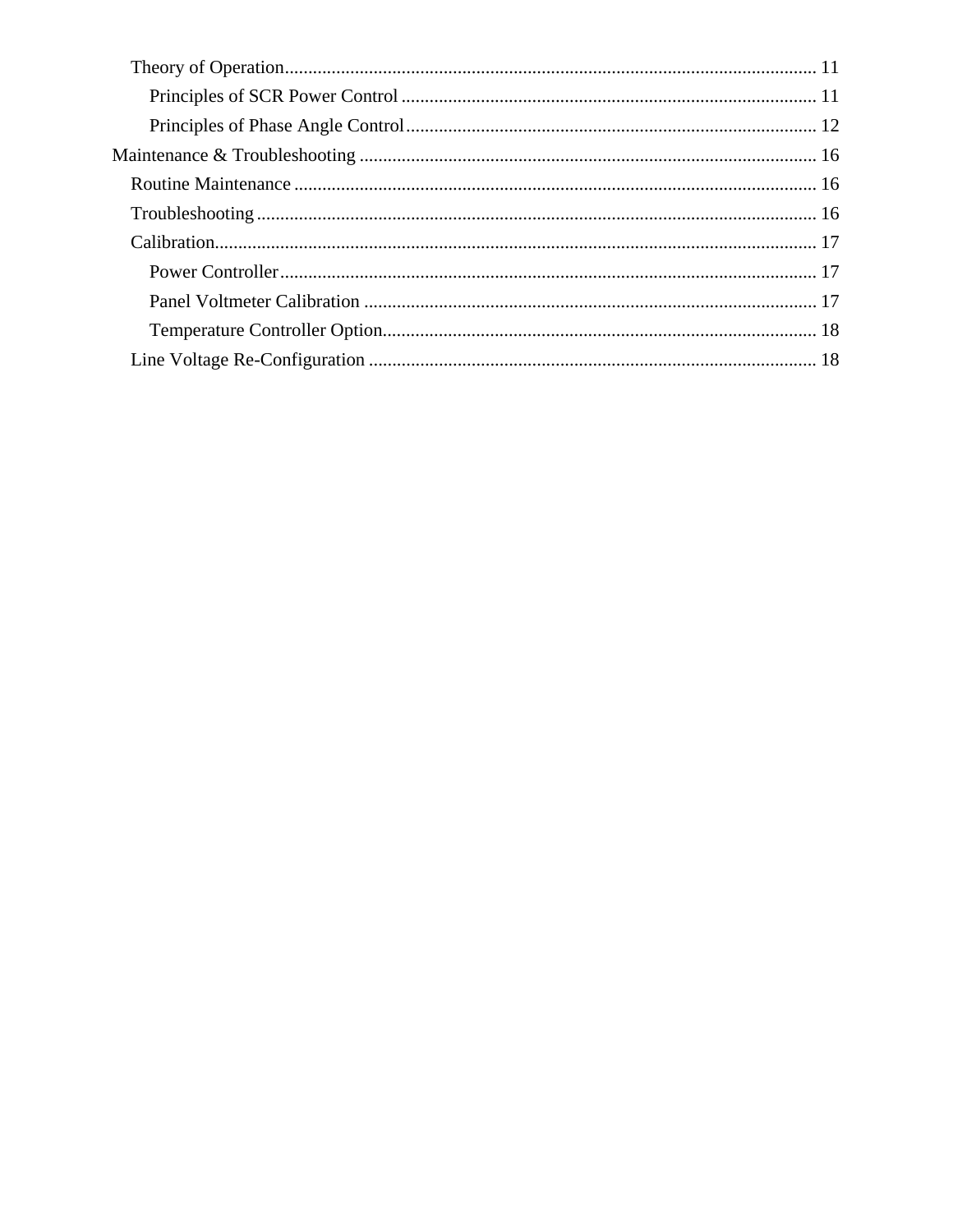# **Introduction**

# General Description

The Model 915 power control system is a complete power control "solution" featuring a number of elements integrated into a single, ready-to-install package. The Model 915 is a single-phase power control system available in a variety of configurations from 120 to 480 volts and rated at

20-, 40-, or 70-amps. These systems are ideally suited for many industrial power control applications and have been specifically optimized for use with Research Inc. infrared heating systems.



### Standard Features

Standard features include:

- Local 10 turn potentiometer with digital dial for precise manual control of load voltage.
- Remote control capability with a 0-5 VDC or 0-20 mA signal.
- Heater power switch with remote interlocks. The load voltage may be enabled or disabled without turning off the main discount switch.
- Heater ON/OFF switch controls an AC contactor to remove power from the SCR controller and the load.
- Cooling power switch to control air or water cooling flow.
- Cooling flow interlock contacts. Low cooling flow turns off the heater contactor.
- Heater over temperature contacts. Heater over temperature condition turns off the heater contactor.
- Indicators lights for heater on, cooling on, heater over temperature, optional temperature controller alarm and lamp-out alarm.
- Fail safe operation of the heater contactor. The contactor will not automatically reenergize after a power failure, or an alarm condition that shuts down the heater.
- Programmable Logic Controller for operating and alarm logic control.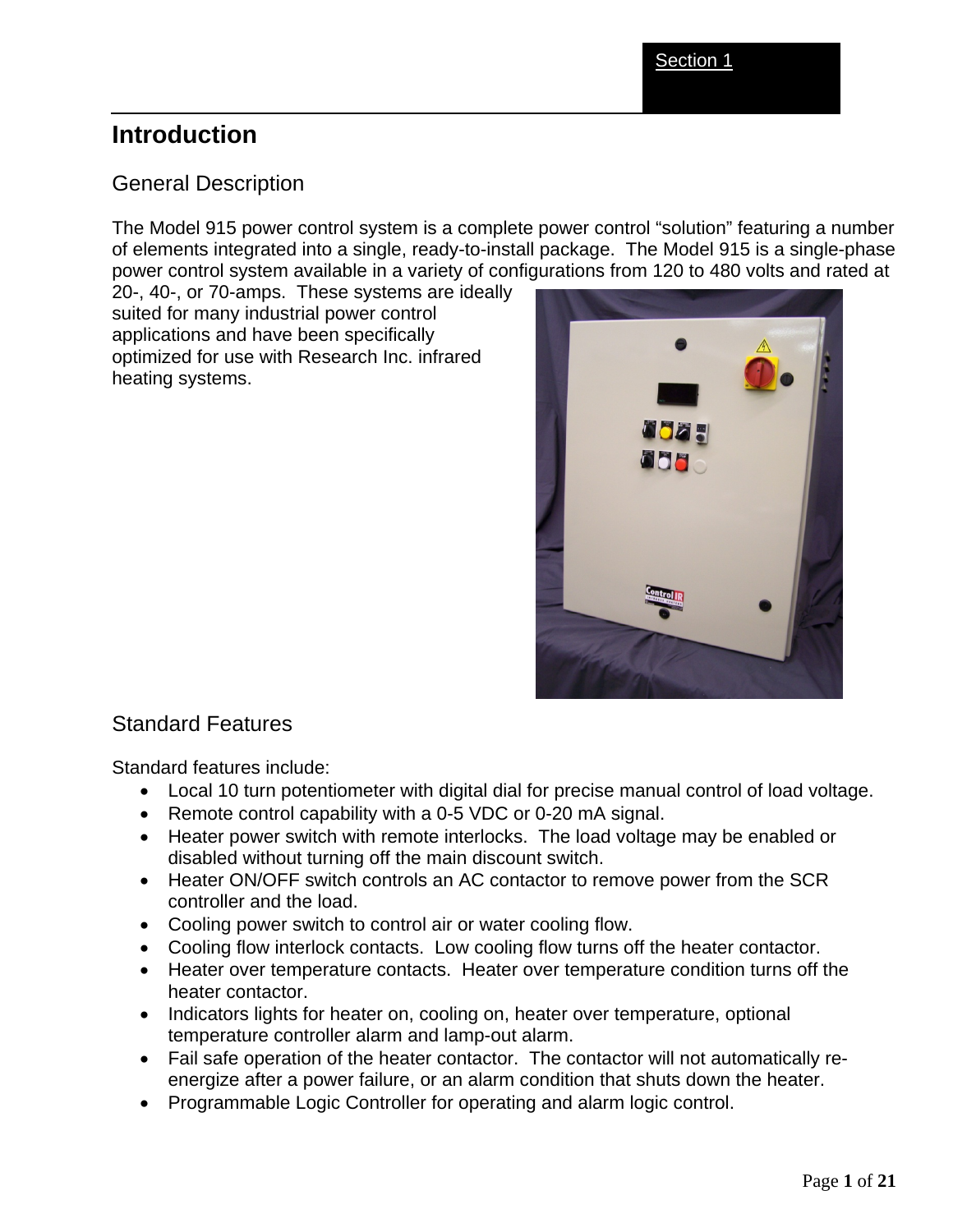# Optional Features

The following options are available:

#### **Automatic Temperature Control Option**

The automatic temperature control option allows the power level to be adjusted based on an entered temperature setting for the process. The temperature controller uses PID type control and is pre-wired for a "K" type thermocouple (option code TCT) or a 4/20mA pyrometer signal (option code TCP).

#### **Voltmeter Option**

The true RMS load voltage is displayed with a digital meter. A true RMS voltage transmitter is provided for isolation and operator safety.

#### **Lamp-out Detection Option**

The lamp out detection option is designed to detect a lamp failure or load loss when using multiple infrared heaters or zones of lamps in a single heater. The lamp out indicator flashes during this condition.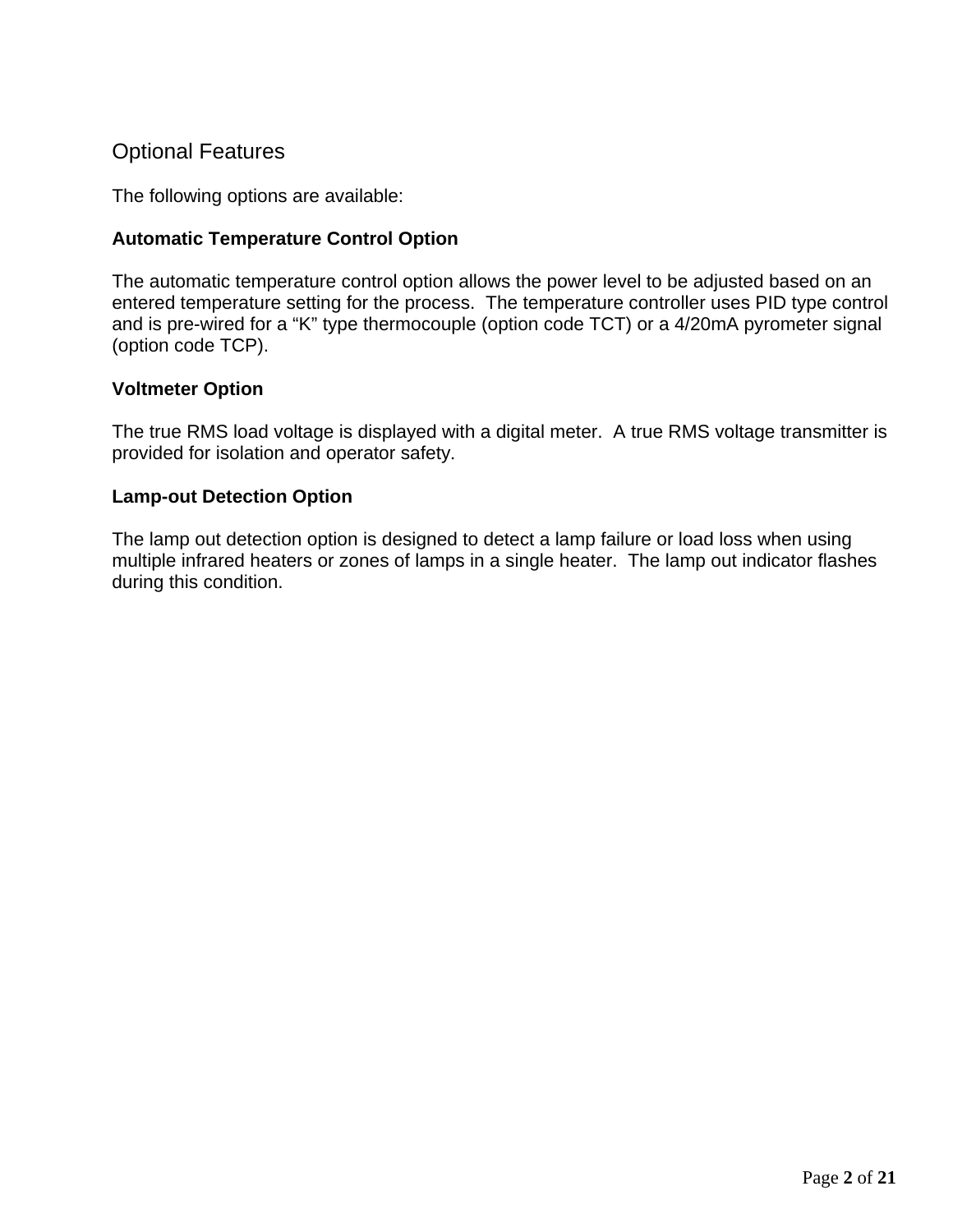# **Safety**

#### **!WARNING!**

Hazardous voltages are present at the main disconnect switch and load terminals. Setting the setpoint potentiometer or control signal to minimum does NOT eliminate these hazardous voltages.

Always remove AC line voltage from the system before making contact with internal assemblies, line or load wiring, or fuses. Also remove AC line voltage from the system before making connections, equipment changes, or resistance measurements.

#### **!CAUTION!**

Up to 480 volts AC is present within the power control solution system.

Do not make any wiring connections when power is applied.

Disconnect power before performing any maintenance or service to the system.

Use extreme caution when adjusting calibration potentiometers on modules when power is applied.

Always use an isolated oscilloscope for checking waveforms.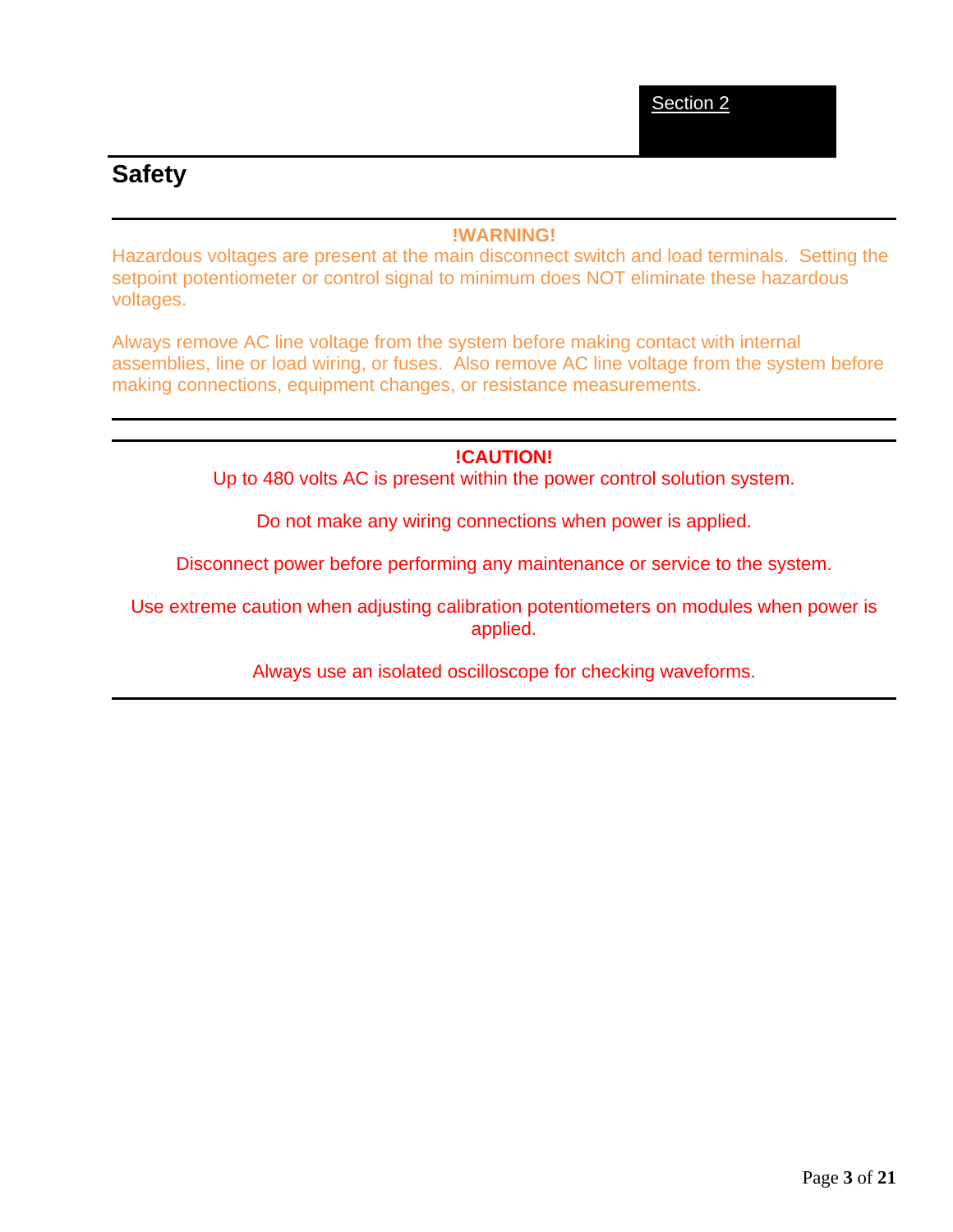# **Installation**

This section describes how to install and wire the Model 915 power control system. The features and options mentioned here are identified in the model number found inside the enclosure.

#### **!WARNING!**

Hazardous voltages are present at the main disconnect switch and load terminals. Setting the setpoint potentiometer or control signal to minimum does NOT eliminate these hazardous voltages.

Always remove AC lien voltage from the system before making contact with the internal assemblies, line or load wiring, or fuses. Also remove AC line voltage from the system before making connections, equipment changes, or resistance measurements.

#### Mounting the System

The Model 915 Power Control System may be mounted to a wall with the supplied brackets, on a stand, or bench. The Model 915 must be mounted in a vertical position. When mounting to a wall, the top of the enclosure should not be over 74 inches (1880 mm) above the floor.

Figure 3-1 shows the mounting dimensions using the supplied brackets. Attach the brackets to the enclosure with the hardware provided. Allow a minimum of 4 inches (100mm) clearance on the right and left sides of the system. Allow a minimum of 30 inches (762 mm) in front of the system.

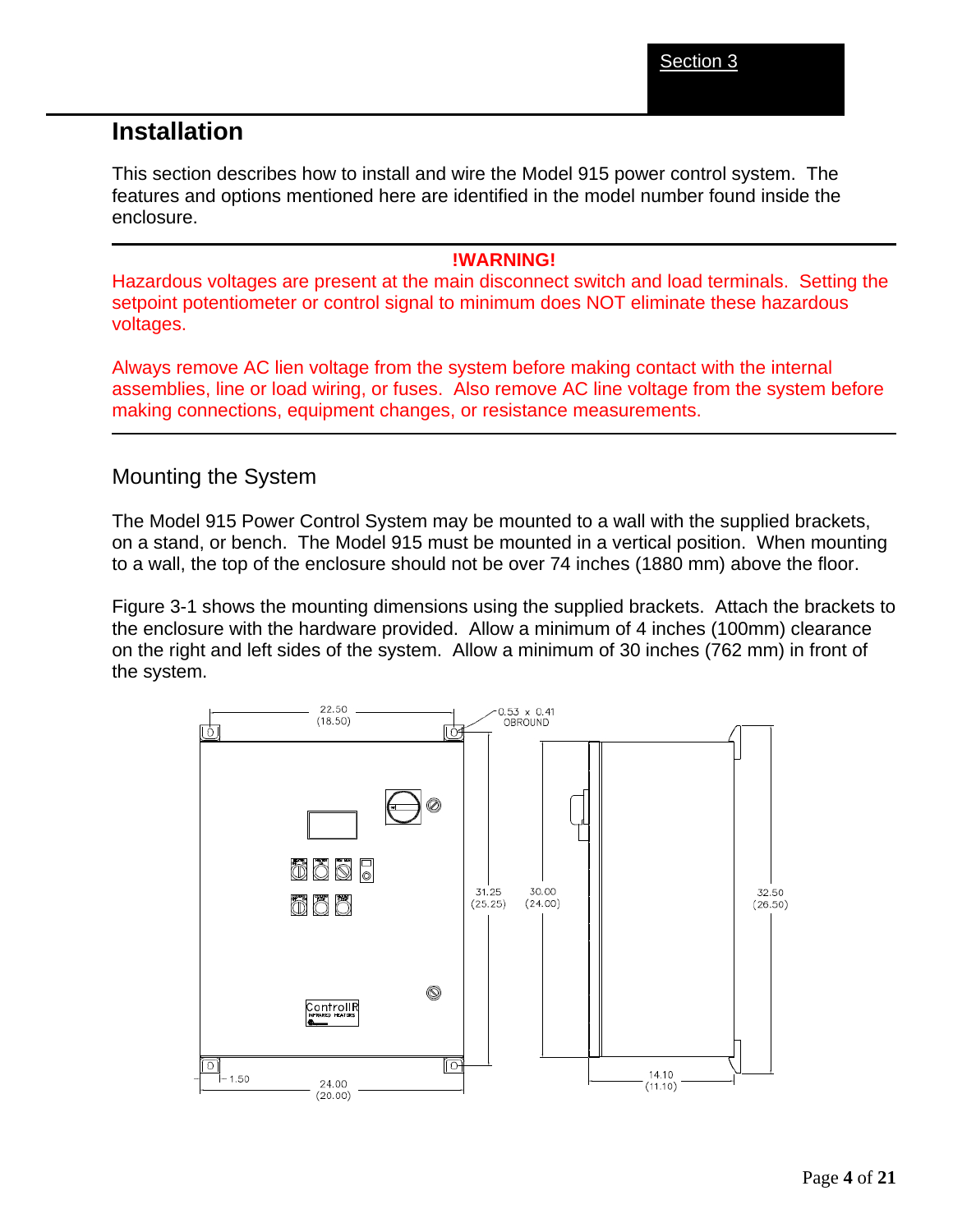# Wiring Connections

The weight of the Model 915 varies slightly with the options installed. The maximum weight of the system is 110 pounds (50 kg).

Conduit entry into the system should be made near the right side of the cabinet for power wiring, near the center of the cabinet for load wiring, and near the left side for 120 VAC control wiring. *Assure no metal fragments are allowed to fall into the equipment while holes are made for conduit fittings.*

We suggest a separate conduit entry should be made for low level DC control wiring if used. This includes the remote setpoint input or thermocouple wire (temperature control option).

| <b>Wire Ratings:</b>                          |                 |
|-----------------------------------------------|-----------------|
| Wire Temperature Rating:                      | 75° C or Higher |
| Line/Load Wiring Voltage Rating (120/240 VAC) | 300 VAC Minimum |
| Line/Load Wiring Voltage Rating (480 VAC      | 600 VAC Minimum |
| systems)                                      |                 |
| <b>Control Wiring</b>                         | 300 VAC Minimum |

#### **Allowable Wire Sizes:**

| Current<br>Rating of | Line<br>Connection | Load<br>Connections | Ground<br>Connections | Control<br>Circuit |
|----------------------|--------------------|---------------------|-----------------------|--------------------|
| System               |                    |                     |                       | Connections        |
| 20 Amp               | 14-8 AWG           | 14-2 AWG            | 14-4 AWG              | 22-10 AWG          |
| 40 Amp               | 12-4 AWG           | 14-2 AWG            | 14-4 AWG              | 22-10 AWG          |
| 70 Amp               | 10-1 AWG           | 14-2 AWG            | 14-4 AWG              | 22-10 AWG          |

#### *NOTE:*

*Wire temperature and connector ampacity ratings are based on NEC 310-16 using 75°C copper wire derated for 50°C ambient environment.* 

| <b>Recommended Minimum Wire Sizes:</b> |               |               |               |               |  |
|----------------------------------------|---------------|---------------|---------------|---------------|--|
| Current                                | Line          | Load          | Ground        | Control       |  |
| Rating of                              | Connection    | Connections   | Connection    | Circuit       |  |
| System                                 |               |               |               | Connections   |  |
| 20 Amp                                 | <b>12 AWG</b> | <b>12 AWG</b> | <b>12 AWG</b> | <b>16 AWG</b> |  |
| 40 Amp                                 | 8 AWG         | 8 AWG         | <b>10 AWG</b> | <b>16 AWG</b> |  |
| 70 Amp                                 | 4 AWG         | 4 AWG         | 8 AWG         | <b>16 AWG</b> |  |

#### **Electrical Inputs:**

| Contacts Rated for 120 VAC at 2.0 A |
|-------------------------------------|
| Contacts Rated for 120 VAC at 100mA |
| Contacts Rated for 120 VAC at 100mA |
| Contacts Rated for 120 VAC at 100mA |
|                                     |

Table 3-1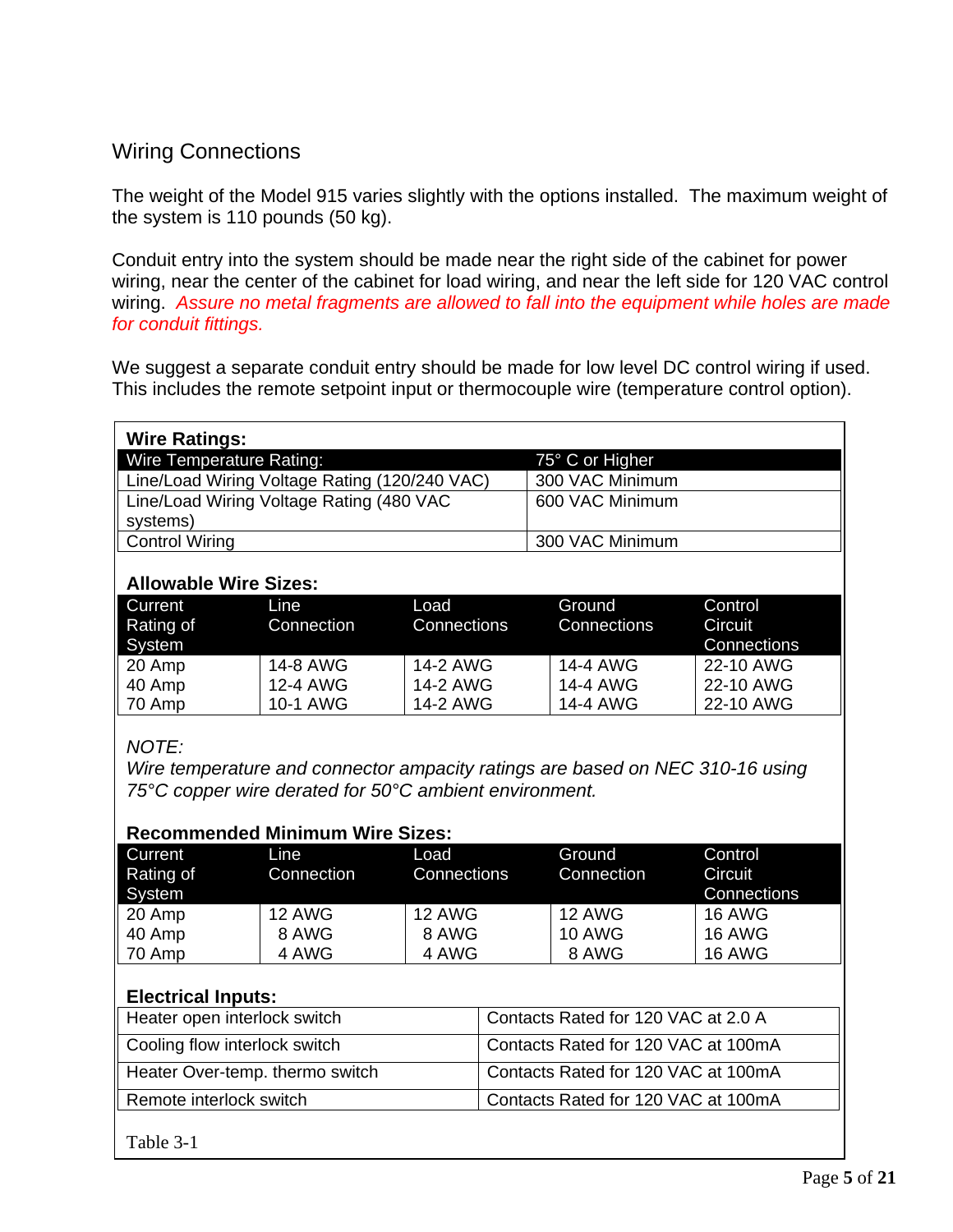#### **Power Wiring Connections**

#### Line Connections

Referring to the wiring specification in table 3-1, connect the external power lines to the top of the disconnect switch.

Load Connections

Connect the load to power block PWB 200 load 1 and 2 terminal.

### Control Connections

Refer to Figure 3-2 for connection of the followings items.

**NOTE: All systems are shipped with a complete set of electrical schematics that depict the "as built" version of the cabinet. Refer to these schematics along with this manual when making connections.** 

#### **Cooling Flow On/Off Relay Output**

This feature provides a normally closed and open (form C) dry contact relay output to control cooling flow.

Connect the cooling solenoid/chiller/contactor circuit to TB-100 pins 24 (NC), 25 (COM), 26 (NO) as required.

#### **Cooling Flow Switch Interlock**

This feature provides shutdown of the heater power in case of low or no cooling flow. This is accomplished by opening the heater power controller contactor. The cooling sensor may be a water flow or air flow switch. Use a switch with contact that are open during the fault condition.

Connect the flow switch to TB 100 pins 2 and 3. If both water and air cooling flow switches are used in a system, wire the switches in series and then connect to the system.

#### **Heater Over-Temperature Thermo-switch Interlock**

This feature provides shutdown of the heater power in case of a heater over-temperature. This is accomplished by opening the heater power controller contactor. If a thermo-switch is not included with your heater, use a thermo-switch with contacts that will open during the overtemperature condition. If this feature is desired or provided with the heater, connect using the following procedure:

- Remove the factory installed jumper at TB 100 pins 4 and 5.
- Connect the thermo-switch to TB 100 pins 4 and 5.
- If more than 1 thermostat is used, in a system, wire the switches in series and then connect to the system.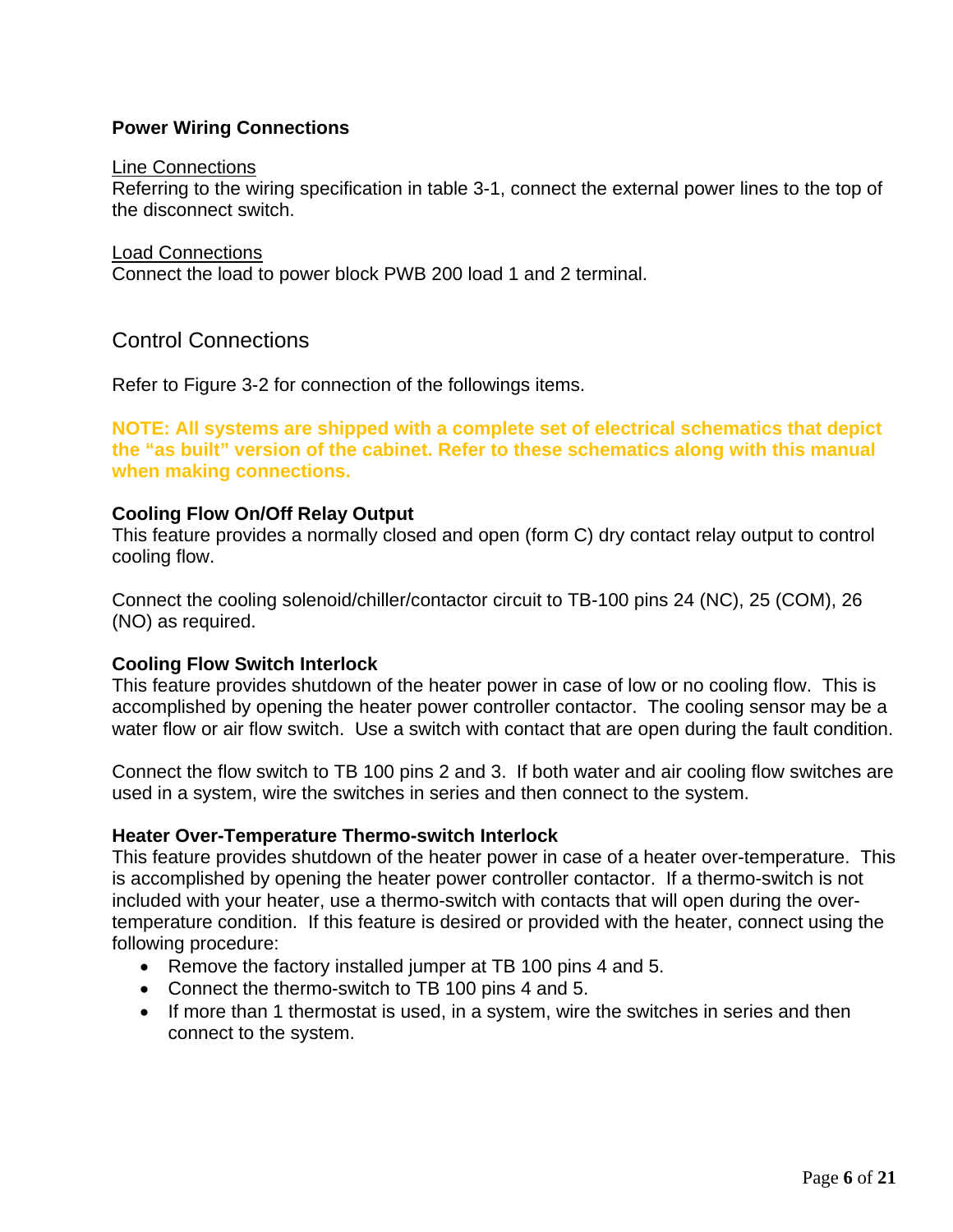#### **Remote Interlock Switch**

This feature provides for remote process interlock shutdown of the heater power. This is accomplished by opening the heater power controller contactor. With the interlock open, the heater can not be turned on from the control system front panel. The switch contacts must be open during the heater off condition. If this feature is desired, connect using the following procedure:

- Remove the factory installed jumper at TB 100 pins 10 and 11.
- Connect the normally open contacts of the switch to TB 100 pins 10 and 11.
- If more than 1 interlock switch is used in a system, wire the contacts in series and then connect to the system.

#### **Heater Open Switch Interlock**

This feature provides shutdown of the heater power if the heater is opend during operation. This switch directly interlocks power to the heater contactor. If a heater cavity open switch is not included with your heater, use a switch with contacts that are open when the heater is open. To implement feature, connect using the following procedure:

- Remove the factory installed jumper at TB 100 pins 14 and 15.
- Connect the normally open contacts of the switch to TB 100 pins 14 and 15.
- If more than 1 heater open interlock switch is used in a system, wire the contacts in series and then connect to the system.

#### *Note:*

*If a remote Emergency Stop switch is desired, wire the switch (push/pull type with maintained contacts) in series with the heater open switch.* 

#### **Remote Setpoint Input**

This feature allows the power level of the system to be controlled from a remote location or device. This is accomplished by applying a 0-5 VDC or 0-20 mA signal input from a remote source. This feature is not available when the "Temperature Controller" option is installed. If this feature is desired use the following procedure.

- For a 0-5 VDC input, connect the source to TB 100 pins 16+ and 17-.
- For a 0-20 mA input, connect the source to TB 100 pins 16+ and 17-. Also install a 250 ohm resistor across terminals TB100 16+ and 17-.

#### **Temperature Control Option Connections (Option Codes TCT & TCP)**

Temperature control option "TCT" is setup to use a 'K' type thermocouple for the temperature input. Temperature control option "TCP" is setup to use a pyrometer for the temperature input. Alarm connections are provided if required for your process. The alarm contacts are 'dry' type rated for a maximum of 3 Amps resistive at 240 VAC. If desired the process temperature alarm may be connected to the Front Panel Over-Temp Alarm Indicator. Make connections as follows:

- "TCT" option: Use 'K' type extension wire from the thermocouple to the system connections. Connect the 'K' thermocouple extension wire to TB 100 pins 18+ and 19-.
- "TCP" option: The pyrometer should source the 4-20 mA current through its circuitry. If a '2 wire' pyrometer is used, an external power supply must be used. The model 935 does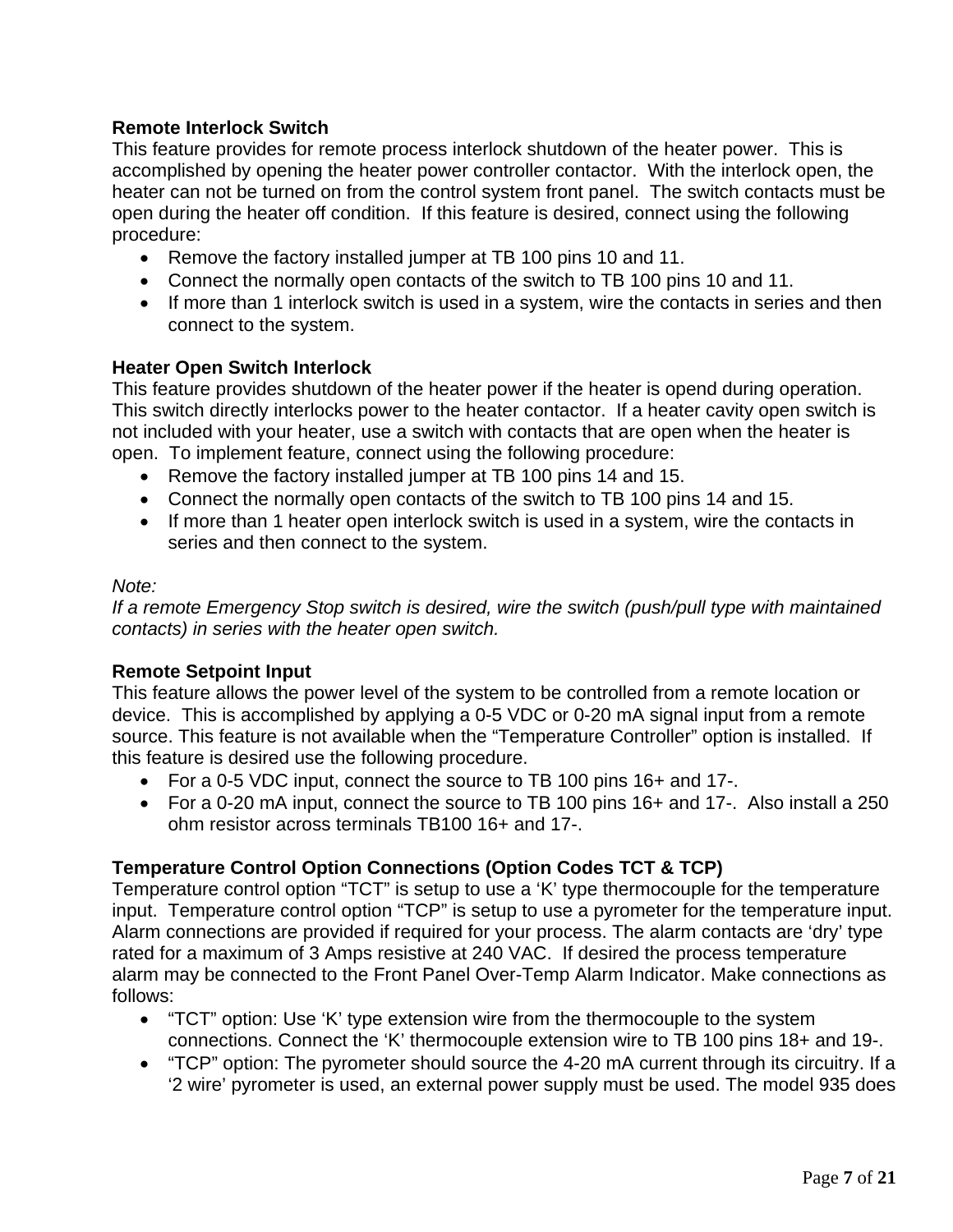not source current for pyrometer operation. Connect the 4-20mA signal to TB 100 pins 18+ and 19-.

• "TCT" and "TCP" options: To use the alarm output as an external process alarm. Connect the device for the alarm output to TB 100 pins 20 and 21. If a remote alarm output is not used, the alarm may be connected to the front panel over-temp alarm indicator. Connect TB 100 pin 20 to pin 8 and TB 100 pin 21 to pin 11. The alarm indicator will flash while the temperature controller is in an alarm condition.

|                                              |     |                 | GMA-2 FUSE FOR CONTACTOR AND OPTIONAL EQUIPMENT                         |               | Ø                                                      |              | Ø |
|----------------------------------------------|-----|-----------------|-------------------------------------------------------------------------|---------------|--------------------------------------------------------|--------------|---|
|                                              |     |                 | COOLING FLOW SWITCH                                                     |               | - 0<br>$\mathop{\sim}$<br>Ø<br>$\mathsf{C}^\mathsf{V}$ | О            |   |
|                                              |     |                 | THERMO SWITCH                                                           | <b>JUMPER</b> | Ø<br>$\rightarrow$<br>⊘<br>Ch                          | $\circ$<br>O |   |
|                                              |     | LAMP OUT OPTION | ALARM RELAY - COMMON<br>ALARM RELAY - NORMALLY OPEN                     |               | Ø<br>$\sigma$                                          | Ο            |   |
|                                              |     |                 | PROCESS TEMP ALARM BY CUSTOMER                                          |               | Ø<br>$\overline{\phantom{0}}$<br>Ø<br>$\infty$         | О<br>О       |   |
|                                              |     |                 | REMOTE PROCESS INTERLOCK                                                | <b>JUMPER</b> | Ø<br>$\circlearrowright$<br>$\vec{o}$<br>⊘             | О<br>О       |   |
|                                              |     |                 | 120 VAC HI FOR TC OR VM OPTIONS                                         |               | Ø<br>$\vec{D}$<br>Ø                                    | Ο<br>O       |   |
|                                              |     |                 | 120 VAC COM FOR TC OR VM OPTIONS                                        |               | Ø<br>$\sim$                                            | О            |   |
|                                              |     |                 | OPEN HEATER SWITCH                                                      | <b>JUMPER</b> | $\frac{1}{4}$<br>Ø<br>$\vec{G}$<br>Ø                   | О<br>О       |   |
| INSTALL 250 OHM RESISTOR<br>FOR 0-20mA INPUT | 250 |                 | REMOTE SETPOINT INPUT $(+)$<br>$0-5$ VDC<br>REMOTE SETPOINT INPUT $(-)$ |               | $\vec{0}$<br>Ø<br>Ø                                    | Ο<br>О       |   |
| 4-20mA PYROMETER INTPUT<br>TCP OPTION        |     |                 | "K" TYPE THERMOCOUPLE<br>$0-5$ VDC<br>TCT OPTION                        |               | $\vec{\alpha}$<br>Ø<br>$\vec{6}$                       | О            |   |
|                                              |     |                 | TEMP CONTROL OPTION ALARM RELAY (NO)                                    |               | Ø<br>2O<br>Ø                                           | О<br>О       |   |
|                                              |     |                 | TEMP CONTROL OPTION ALARM RELAY (COM)                                   |               | $\overline{z}$<br>Ø                                    | О            |   |
|                                              |     |                 | 24 VAC HI FOR LAMP OUT OPTION<br>24 VAC COM LAMP OUT OPTION             |               | 22<br>Ø                                                | О            |   |
|                                              |     |                 | COOLING OFF/ON (NC)                                                     |               | 23<br>Ø<br>54<br>Ø                                     | О<br>$\circ$ |   |
|                                              |     |                 | COOLING OFF/ON (COM)                                                    |               | 52<br>Ø                                                | О            |   |
|                                              |     |                 | COOLING OFF/ON (NO)                                                     |               | 92<br>Ø                                                | Ω            |   |



TR100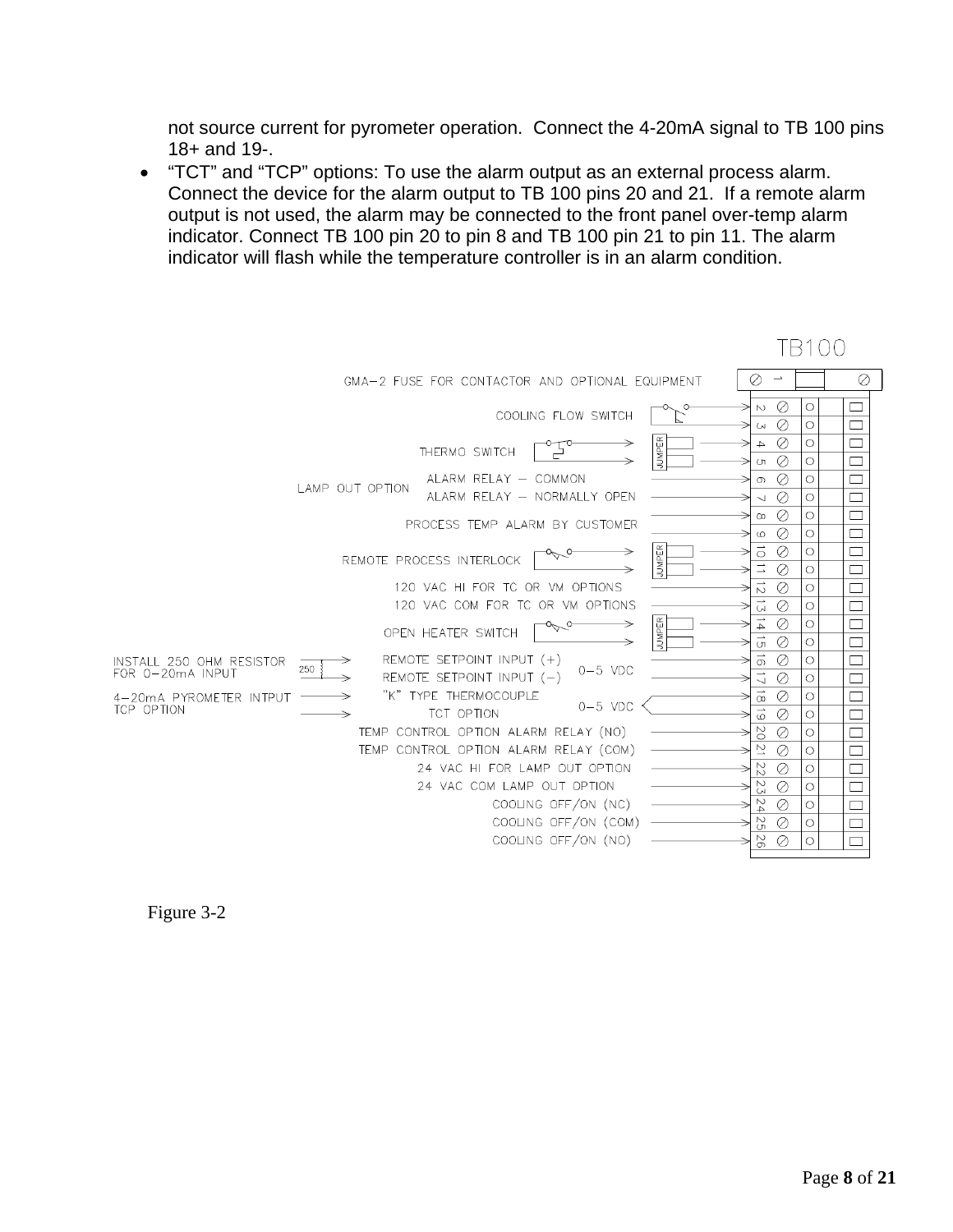# **Operating Instructions**

#### Controls and Indicators

Figure 4-1 shows the location of the controls and indicators.

#### **Main Disconnect Switch**

The main disconnect switch turns on and off the power control system. Note the following: Before turning on the disconnect switch, check the following:

- The load is wired and ready for power to be applied to it.
- All safety precautions are observed.

#### **Heater ON/OFF Switch**

The heater ON/OFF switch allows the operator to enable or disable the power going to the load. This is accomplished by removing power from the AC contactor. This in turn removes power from the SCR controller. The cooling on indicator must be on before the heater power can be turned on.

#### **Cooling ON/OFF Switch**

The cooling ON/OFF switch allows the operator to turn on or off the heater cooling.

#### **Heater On Indicator**

- Indicator light on steady indicates power is applied to the heater power controller.
- Indicator light flashing indicates that the Remote Interlock is open and heater power can not be applied.

#### **Cooling On Indicator**

- Indicator light on steady indicates adequate cooling flow.
- Indicator light flashing indicates that the cooling is in a one minute shutoff delay cycle. The one minute delay cycle is activated any time that the heater power contactor is opened, after the initial heater on cycle is activated.

#### **Heater Over Temperature Indicator**

- Indicator light on steady indicates a heater over temperature condition. A heater over temperature condition will open the heater power contactor, removing power from the heater.
- Indicator light flashing indicates a process over temperature alarm. This feature is available only if the Temperature Control Option is installed. The indicator will flash only as long as the process alarm exists.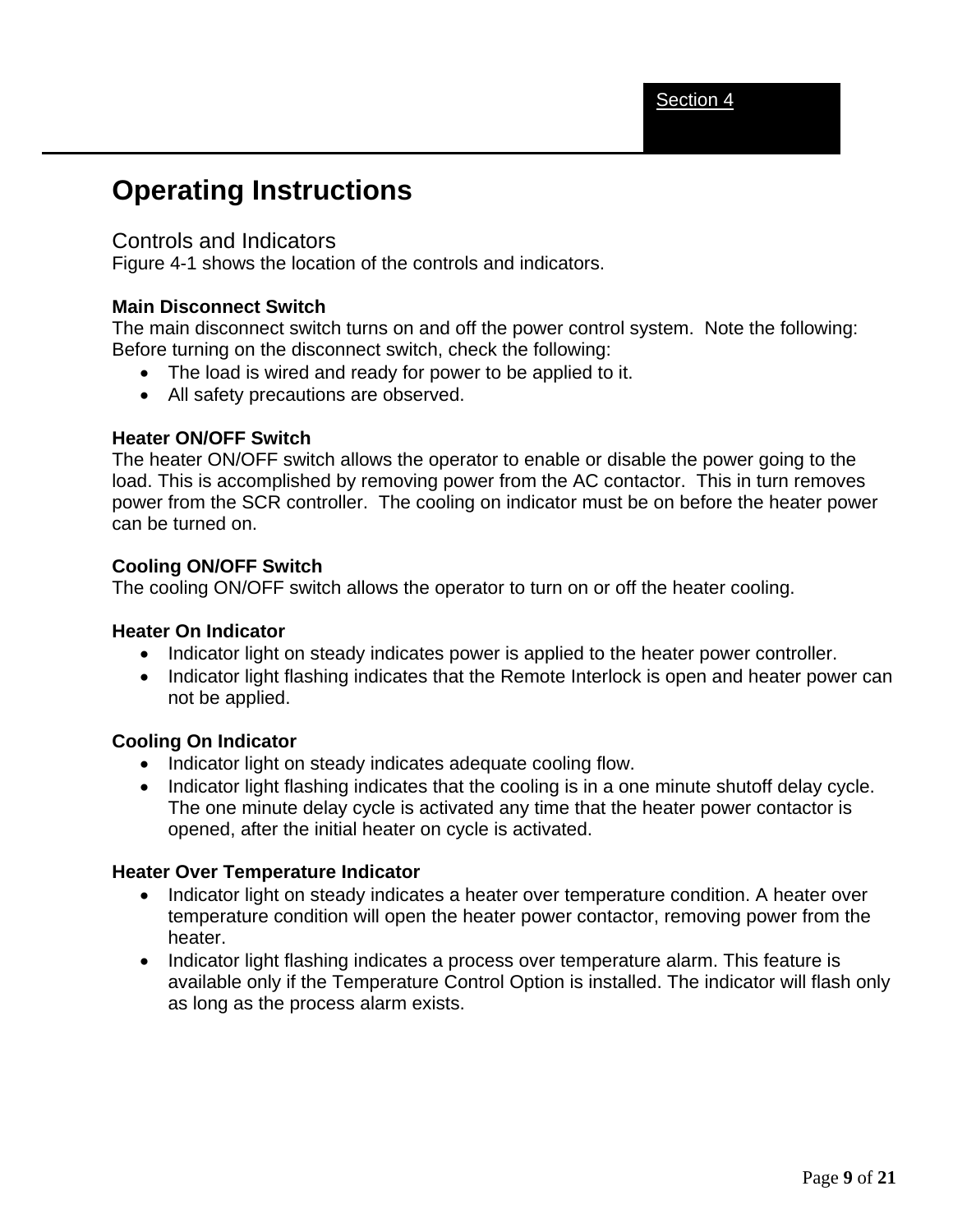#### **Lamp-Out Indicator**

• Indicator light flashing indicates a lamp out condition. This feature is available only if the lamp out (LL) option is installed. The alarm will remain on as long as the lamp out condition exists.

#### **Remote/Local Setpoint Switch**

The remote/local setpoint switch allows the operator to select the source for the power level setting to the load lamps, or heaters. The selections include:

- 1. LOCAL: The power level is adjusted using the digial 10-Turn "LOCAL SETPOINT" potentiometer.
- 2. REMOTE: The power level is controlled from a remote location or device or the power level is controlled by the temperature controller when the TCT/TCP temperature controller option is installed. The operator will enter a desired temperature setpoint for the process. The power level is adjusted based on the feedback from the temperature sensor connected to the process. This selection is applicable to systems with the "Temperature Controller" option.

#### **Local Setpoint Potentiometer**

The power level is adjusted using the digital 10-Turn "LOCAL SETPOINT" potentiometer when the "Setpoint" switch is in the 'Local' position.

#### **Load Volts Indicator (Option Code VM)**

This option provides indication of the "True RMS" load voltage.



- $1.$ Disconnect Switch
- 2. Optional Temperature Controller, or optional Voltmeter
- 3. Heater On  $/$  Off Switch
- 4. Heater On Indicator
- 5. Remote/Local Setpoint Switch
- 6. Local Setpoint Potentiometer
- 7. Cooling On / Off Switch<br>8. Cooling On Indicator
- 
- 9. Heater Over Temperature Indicator
- 10. Optional Lamp Out Indicator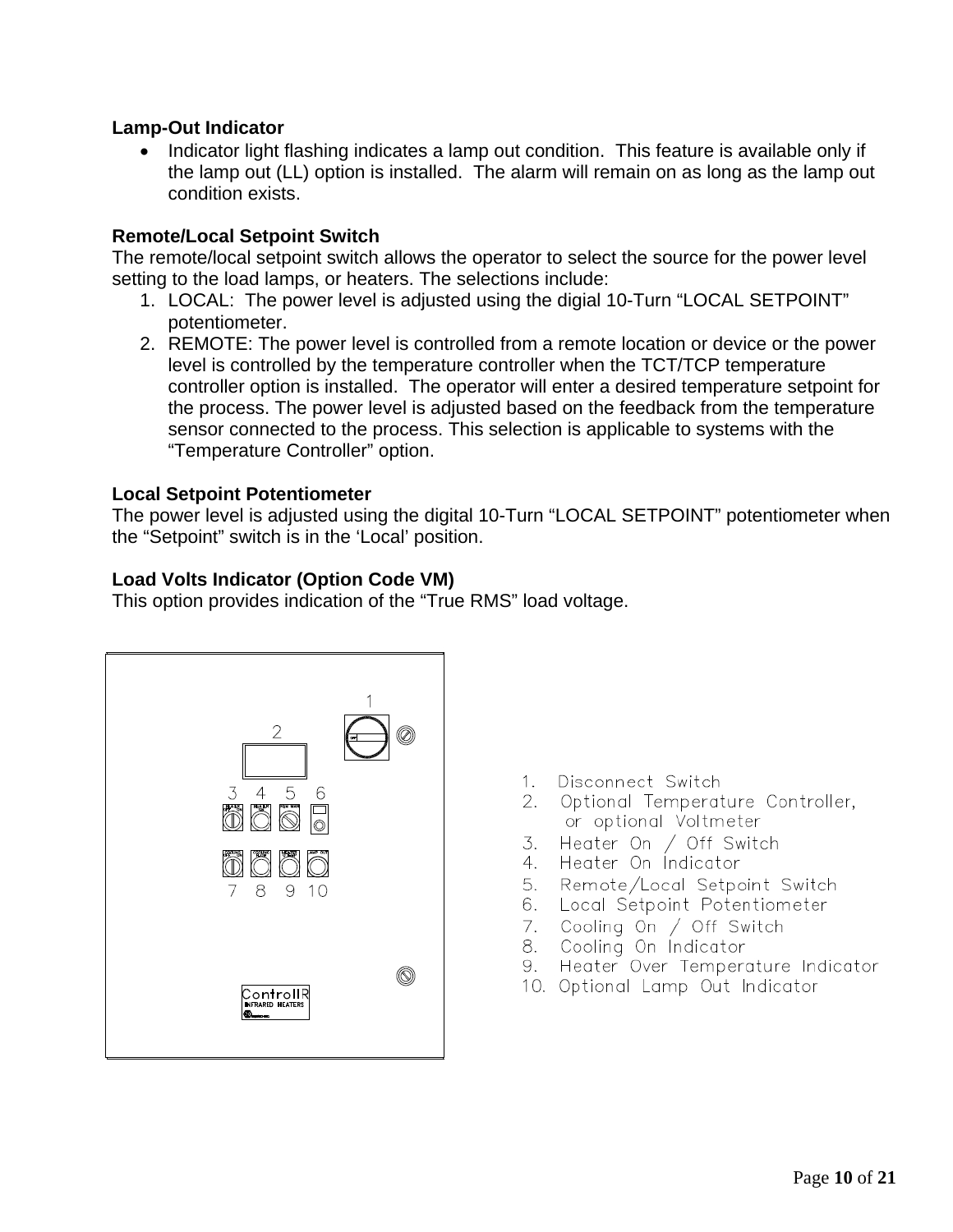# Temperature Control Option

This section contains temperature controller configuration information for your system. Refer to the model XT19 installation and instruction manual for operating the temperature controller.

#### **Setup Summary**

Table 4-1 displays factory configurations made for your system:

| Sensor input (TCT | 'K' type thermocouple scaled 0-2500 deg. F                               |
|-------------------|--------------------------------------------------------------------------|
| option)           |                                                                          |
| Sensor input (TCP | 4-20mA signal scaled 0-2500 deg. F                                       |
| option)           |                                                                          |
| Control Type:     | PID (proportional, integral, & derivative)                               |
| AL 1 (alarm 1):   | Full scale high, non-latching, set for 2000 deg. F (This alarm will trip |
|                   | a relay connected to TB100 pins 13 and 14.)                              |
| Control output:   | 0-20 milliamps                                                           |
|                   | The alarm may be re-configured as necessary for your process             |

Theory of Operation

#### **Principles of SCR Power Control**

SCR type power controllers control power by regulating when silicon controlled rectifiers (SCRs) conduct AC line current to the load.

A SCR is a solid-state, electronic switching device that turns on (fires) very quickly when a lowlevel "gating" signal is applied to its gate electrode. The timing of the gating signal, and therefore the length of time the SCR conducts, is determined by the controller's firing circuitry in response to a control signal. The greater the percentage of time the SCR is on, the greater the average power it allows to pass through to the load.

The Model 915 uses a random-fire solid state relay within its SCR poser controller. This relay is a package consisting fo 2 SCRs and a gate drive circuit.

During the positive half-cycle of the AC line voltage the SCR's anode is positive with respect to its cathode, so during that half-cycle the SCR will begin to conduct whenever a gating signal is applied to its gate electrode (see figure 4-2). Once turned on, an SCR will continue to conduct until its anode-to-cathode voltage drops to zero, so the SCR continues to conduct until the end of the half-cycle.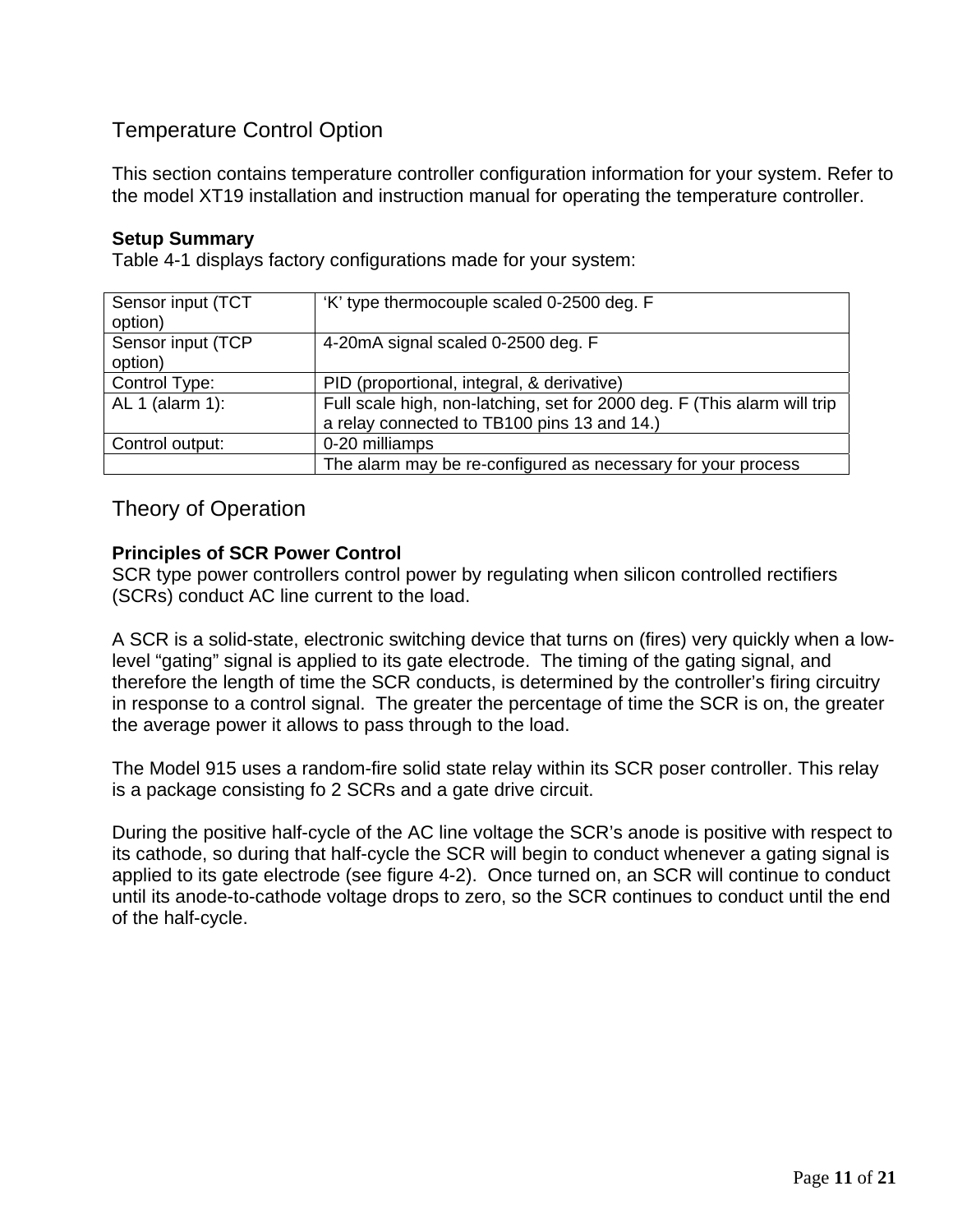

Figure 4-2 Conduction of one SCR when turned on at the beginning of a half-cycle.

Because an SCR is a type of diode, it can conduct only during every other half-cycle of the applied voltage. Therefore, SCR's used to control AC power are usually installed in pairs, connected in reverse-parallel, as shown in figure 4-3. One of the SCRs then can be fired during the positive half-cycle and the other can be fired during the negative half-cycle.



Figure 4-3 Conduction of two SCRs connected in reverse parallel when turned on at the beginning of half-cycles.

#### **Principles of Phase Angle Control**

In phase angle controllers, the SCRs conduct during all or part of every half-cycle. When delivering full power, the SCRs start conducting at the beginning of the AC half-cycles. When delivering less than maximum power, the gating signal is de-layed so the SCRs start conducting some time later than the beginnings of the half-cycles. Operation of a phase angle controller at partial output is depicted in figure 4-4.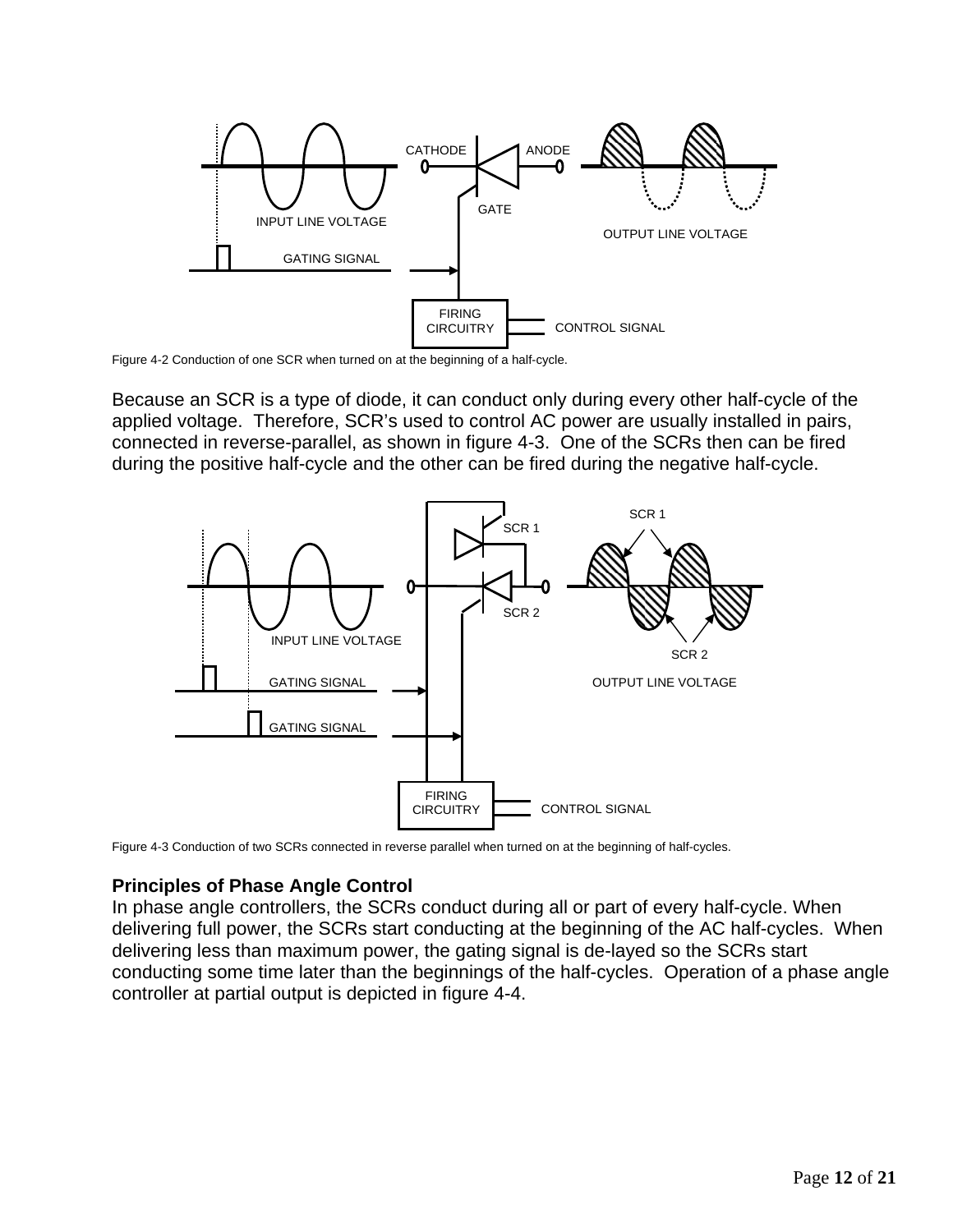

Figure 4-4 Conduction of two SCRs connected in reverse parallel when turned on after the beginning of the half-cycles.

The average power a phase angle controller delivers to its load is determined by the number of electrical degrees by which the gating signal that turns on the SCRs is delayed past the beginning of the half-cycles. The later in each half-cycle the SCRs fire, the less the time the SCRs conduct during each half-cycle and, there, the less power is delivered to the load (see figure 4-5). The o-5 VDC control signal received by the phase angle firing-circuit determines the amount by which the gating signal is delayed.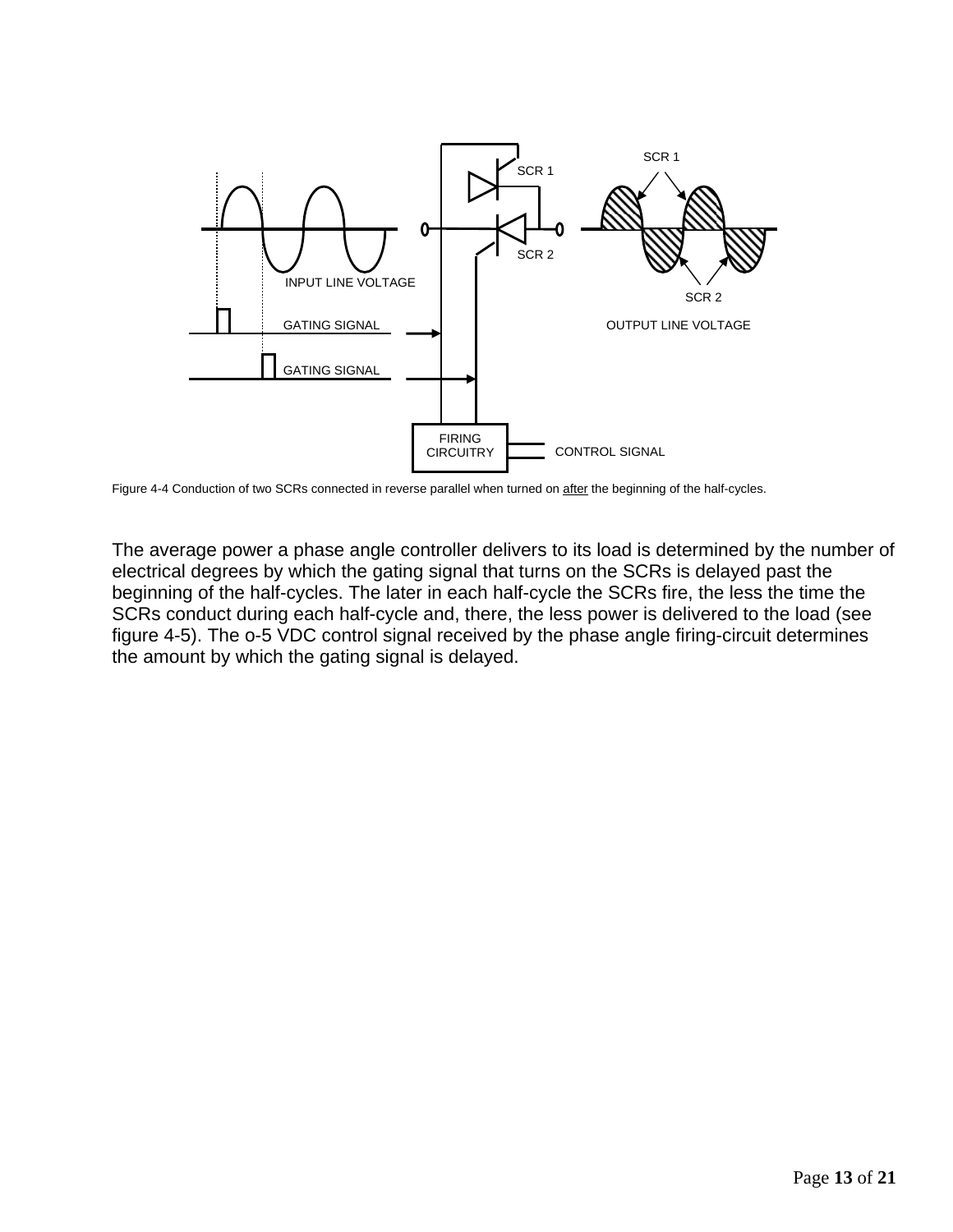

Figure 4-5 Phase angle power control

The output voltage of a phase angle controller does not change linearly with respect to the number of degrees the SCR conduction phase angle changes. Therefore, the SCR controllers have a built-in load feedback circuit to linearize the relationship between the control signal and the voltage output. The feedback circuit also adjusts the power controller output to compensate for changes in line voltage and load impedance (this is called "line and load regulation").

Phase angle power control offers a number of attractive features. Because the power controller output level is adjusted by varying the SCR on time within each AC half-cycle, the controller's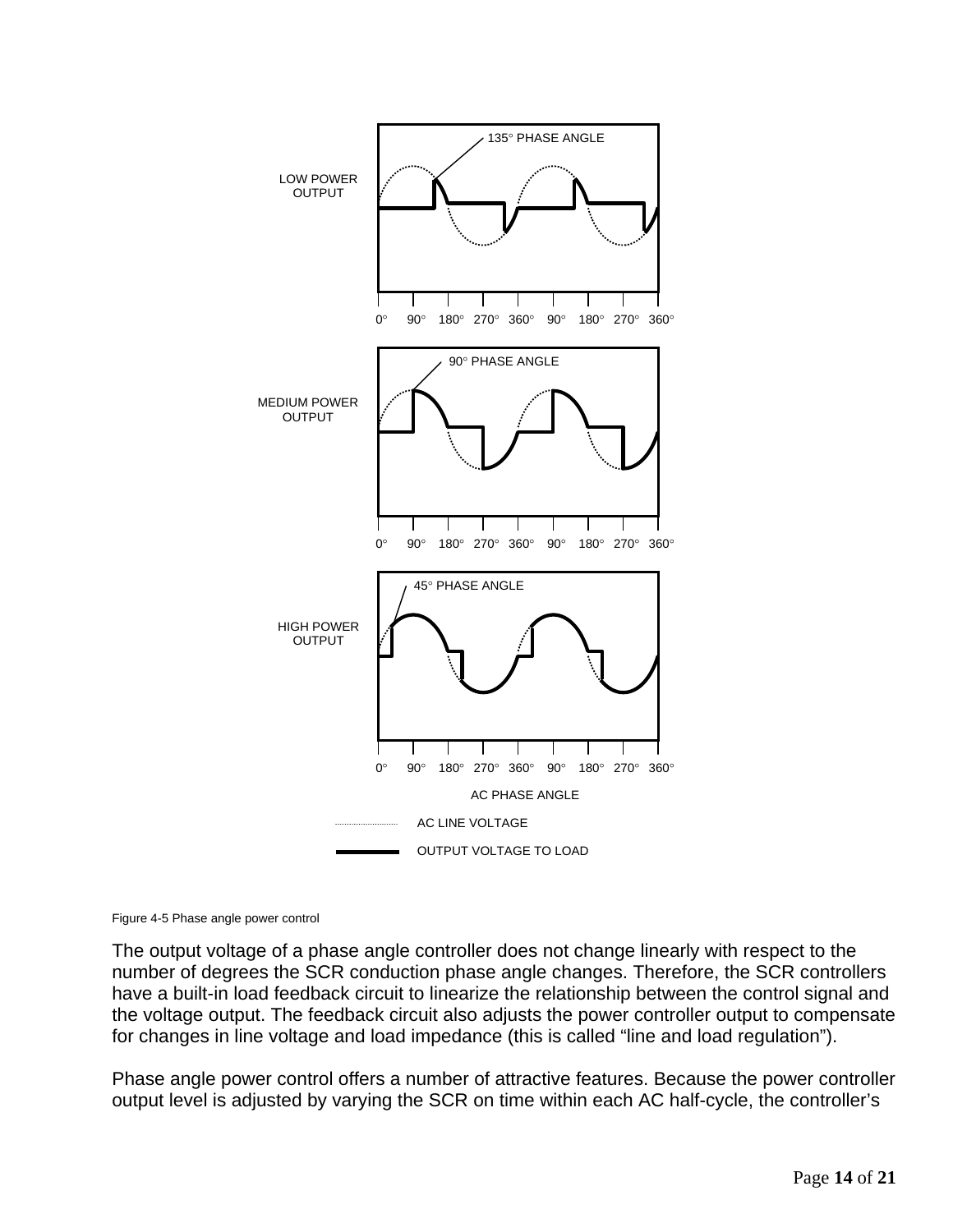output is quite constant, rather than being divided into multiple-cycle periods of on time and off time. In addition, a variety of feedback and output indication (metering) circuits can easily be incorporated into the controller.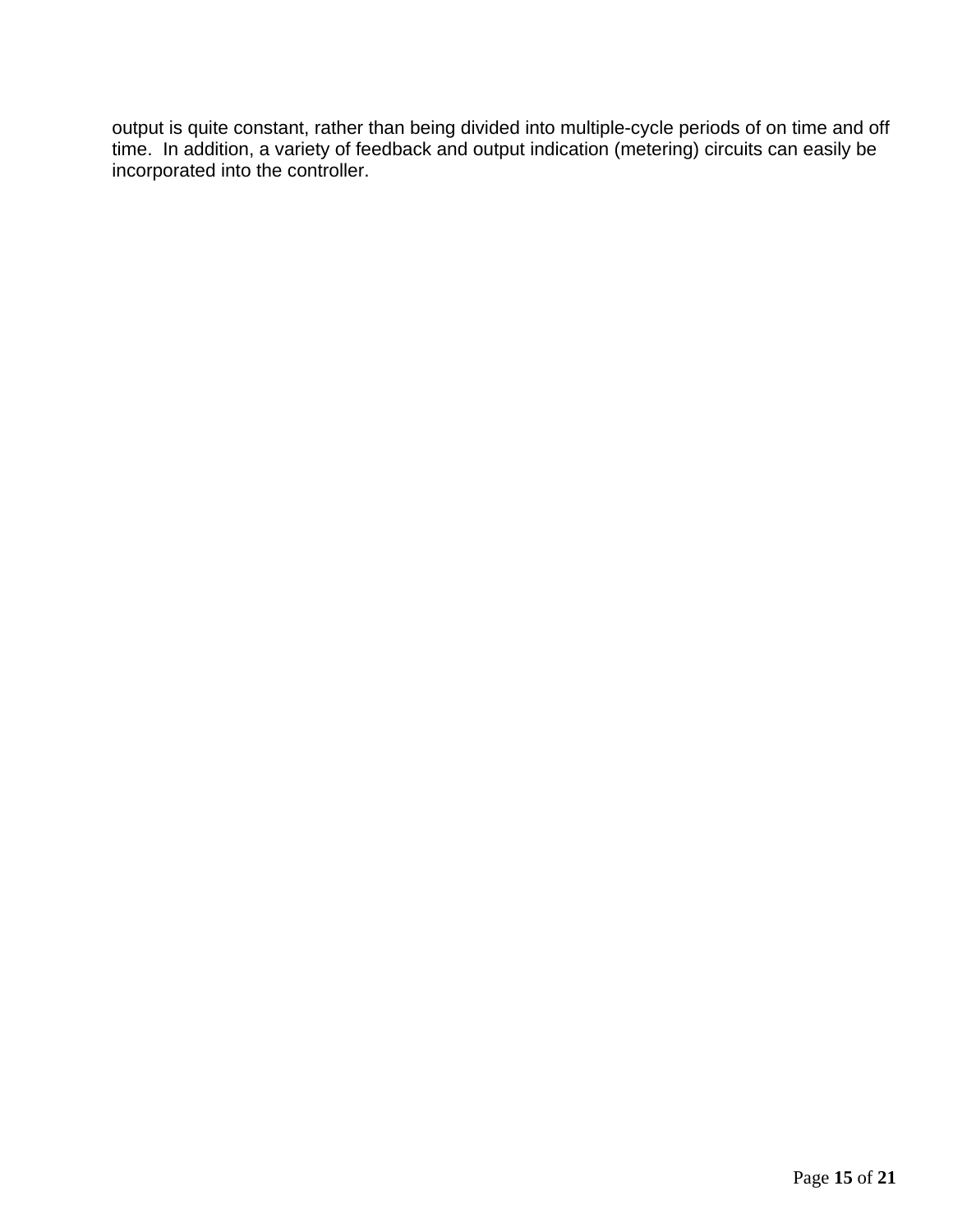# **Maintenance & Troubleshooting**

### Routine Maintenance

The following bimonthly routine maintenance is suggested.

- 1. Remove power connection to the system. Lock out power if possible. Carefully vacuum any dust or dirt collecting within the enclosure. Use caution to not disturb the wiring. Service more often in dusty locations.
- 2. Clean the outside of the enclosure with glass cleaner and a soft cotton cloth as necessary.

### Troubleshooting

| Symptom                                                                                                                                                                                                                                                                                                        | Action                                                                                                                                                                                                                                                                                                                                                                                                                                                                                                                                                                                                                                                                                                                                                                                                                                                                                                                                                                                                                                                                                                                                                                                                                                                                                                                                                                                                                                                                                                                                                                                            |
|----------------------------------------------------------------------------------------------------------------------------------------------------------------------------------------------------------------------------------------------------------------------------------------------------------------|---------------------------------------------------------------------------------------------------------------------------------------------------------------------------------------------------------------------------------------------------------------------------------------------------------------------------------------------------------------------------------------------------------------------------------------------------------------------------------------------------------------------------------------------------------------------------------------------------------------------------------------------------------------------------------------------------------------------------------------------------------------------------------------------------------------------------------------------------------------------------------------------------------------------------------------------------------------------------------------------------------------------------------------------------------------------------------------------------------------------------------------------------------------------------------------------------------------------------------------------------------------------------------------------------------------------------------------------------------------------------------------------------------------------------------------------------------------------------------------------------------------------------------------------------------------------------------------------------|
| Heater Contactor will not                                                                                                                                                                                                                                                                                      | 1. Verify line voltage is applied to the main disconnect switch.                                                                                                                                                                                                                                                                                                                                                                                                                                                                                                                                                                                                                                                                                                                                                                                                                                                                                                                                                                                                                                                                                                                                                                                                                                                                                                                                                                                                                                                                                                                                  |
| energize                                                                                                                                                                                                                                                                                                       | Verify remote heater open, remote process interlocks or water flow<br>2.                                                                                                                                                                                                                                                                                                                                                                                                                                                                                                                                                                                                                                                                                                                                                                                                                                                                                                                                                                                                                                                                                                                                                                                                                                                                                                                                                                                                                                                                                                                          |
|                                                                                                                                                                                                                                                                                                                | switches (if used) are closed.                                                                                                                                                                                                                                                                                                                                                                                                                                                                                                                                                                                                                                                                                                                                                                                                                                                                                                                                                                                                                                                                                                                                                                                                                                                                                                                                                                                                                                                                                                                                                                    |
|                                                                                                                                                                                                                                                                                                                | 3.<br>If not using remote heater enable interlocks or water flow switches,                                                                                                                                                                                                                                                                                                                                                                                                                                                                                                                                                                                                                                                                                                                                                                                                                                                                                                                                                                                                                                                                                                                                                                                                                                                                                                                                                                                                                                                                                                                        |
|                                                                                                                                                                                                                                                                                                                |                                                                                                                                                                                                                                                                                                                                                                                                                                                                                                                                                                                                                                                                                                                                                                                                                                                                                                                                                                                                                                                                                                                                                                                                                                                                                                                                                                                                                                                                                                                                                                                                   |
|                                                                                                                                                                                                                                                                                                                |                                                                                                                                                                                                                                                                                                                                                                                                                                                                                                                                                                                                                                                                                                                                                                                                                                                                                                                                                                                                                                                                                                                                                                                                                                                                                                                                                                                                                                                                                                                                                                                                   |
|                                                                                                                                                                                                                                                                                                                |                                                                                                                                                                                                                                                                                                                                                                                                                                                                                                                                                                                                                                                                                                                                                                                                                                                                                                                                                                                                                                                                                                                                                                                                                                                                                                                                                                                                                                                                                                                                                                                                   |
|                                                                                                                                                                                                                                                                                                                |                                                                                                                                                                                                                                                                                                                                                                                                                                                                                                                                                                                                                                                                                                                                                                                                                                                                                                                                                                                                                                                                                                                                                                                                                                                                                                                                                                                                                                                                                                                                                                                                   |
|                                                                                                                                                                                                                                                                                                                |                                                                                                                                                                                                                                                                                                                                                                                                                                                                                                                                                                                                                                                                                                                                                                                                                                                                                                                                                                                                                                                                                                                                                                                                                                                                                                                                                                                                                                                                                                                                                                                                   |
|                                                                                                                                                                                                                                                                                                                |                                                                                                                                                                                                                                                                                                                                                                                                                                                                                                                                                                                                                                                                                                                                                                                                                                                                                                                                                                                                                                                                                                                                                                                                                                                                                                                                                                                                                                                                                                                                                                                                   |
|                                                                                                                                                                                                                                                                                                                |                                                                                                                                                                                                                                                                                                                                                                                                                                                                                                                                                                                                                                                                                                                                                                                                                                                                                                                                                                                                                                                                                                                                                                                                                                                                                                                                                                                                                                                                                                                                                                                                   |
|                                                                                                                                                                                                                                                                                                                |                                                                                                                                                                                                                                                                                                                                                                                                                                                                                                                                                                                                                                                                                                                                                                                                                                                                                                                                                                                                                                                                                                                                                                                                                                                                                                                                                                                                                                                                                                                                                                                                   |
|                                                                                                                                                                                                                                                                                                                |                                                                                                                                                                                                                                                                                                                                                                                                                                                                                                                                                                                                                                                                                                                                                                                                                                                                                                                                                                                                                                                                                                                                                                                                                                                                                                                                                                                                                                                                                                                                                                                                   |
|                                                                                                                                                                                                                                                                                                                |                                                                                                                                                                                                                                                                                                                                                                                                                                                                                                                                                                                                                                                                                                                                                                                                                                                                                                                                                                                                                                                                                                                                                                                                                                                                                                                                                                                                                                                                                                                                                                                                   |
|                                                                                                                                                                                                                                                                                                                |                                                                                                                                                                                                                                                                                                                                                                                                                                                                                                                                                                                                                                                                                                                                                                                                                                                                                                                                                                                                                                                                                                                                                                                                                                                                                                                                                                                                                                                                                                                                                                                                   |
|                                                                                                                                                                                                                                                                                                                |                                                                                                                                                                                                                                                                                                                                                                                                                                                                                                                                                                                                                                                                                                                                                                                                                                                                                                                                                                                                                                                                                                                                                                                                                                                                                                                                                                                                                                                                                                                                                                                                   |
|                                                                                                                                                                                                                                                                                                                |                                                                                                                                                                                                                                                                                                                                                                                                                                                                                                                                                                                                                                                                                                                                                                                                                                                                                                                                                                                                                                                                                                                                                                                                                                                                                                                                                                                                                                                                                                                                                                                                   |
|                                                                                                                                                                                                                                                                                                                |                                                                                                                                                                                                                                                                                                                                                                                                                                                                                                                                                                                                                                                                                                                                                                                                                                                                                                                                                                                                                                                                                                                                                                                                                                                                                                                                                                                                                                                                                                                                                                                                   |
|                                                                                                                                                                                                                                                                                                                |                                                                                                                                                                                                                                                                                                                                                                                                                                                                                                                                                                                                                                                                                                                                                                                                                                                                                                                                                                                                                                                                                                                                                                                                                                                                                                                                                                                                                                                                                                                                                                                                   |
|                                                                                                                                                                                                                                                                                                                |                                                                                                                                                                                                                                                                                                                                                                                                                                                                                                                                                                                                                                                                                                                                                                                                                                                                                                                                                                                                                                                                                                                                                                                                                                                                                                                                                                                                                                                                                                                                                                                                   |
|                                                                                                                                                                                                                                                                                                                |                                                                                                                                                                                                                                                                                                                                                                                                                                                                                                                                                                                                                                                                                                                                                                                                                                                                                                                                                                                                                                                                                                                                                                                                                                                                                                                                                                                                                                                                                                                                                                                                   |
|                                                                                                                                                                                                                                                                                                                |                                                                                                                                                                                                                                                                                                                                                                                                                                                                                                                                                                                                                                                                                                                                                                                                                                                                                                                                                                                                                                                                                                                                                                                                                                                                                                                                                                                                                                                                                                                                                                                                   |
|                                                                                                                                                                                                                                                                                                                |                                                                                                                                                                                                                                                                                                                                                                                                                                                                                                                                                                                                                                                                                                                                                                                                                                                                                                                                                                                                                                                                                                                                                                                                                                                                                                                                                                                                                                                                                                                                                                                                   |
|                                                                                                                                                                                                                                                                                                                |                                                                                                                                                                                                                                                                                                                                                                                                                                                                                                                                                                                                                                                                                                                                                                                                                                                                                                                                                                                                                                                                                                                                                                                                                                                                                                                                                                                                                                                                                                                                                                                                   |
|                                                                                                                                                                                                                                                                                                                |                                                                                                                                                                                                                                                                                                                                                                                                                                                                                                                                                                                                                                                                                                                                                                                                                                                                                                                                                                                                                                                                                                                                                                                                                                                                                                                                                                                                                                                                                                                                                                                                   |
|                                                                                                                                                                                                                                                                                                                |                                                                                                                                                                                                                                                                                                                                                                                                                                                                                                                                                                                                                                                                                                                                                                                                                                                                                                                                                                                                                                                                                                                                                                                                                                                                                                                                                                                                                                                                                                                                                                                                   |
|                                                                                                                                                                                                                                                                                                                |                                                                                                                                                                                                                                                                                                                                                                                                                                                                                                                                                                                                                                                                                                                                                                                                                                                                                                                                                                                                                                                                                                                                                                                                                                                                                                                                                                                                                                                                                                                                                                                                   |
|                                                                                                                                                                                                                                                                                                                |                                                                                                                                                                                                                                                                                                                                                                                                                                                                                                                                                                                                                                                                                                                                                                                                                                                                                                                                                                                                                                                                                                                                                                                                                                                                                                                                                                                                                                                                                                                                                                                                   |
|                                                                                                                                                                                                                                                                                                                |                                                                                                                                                                                                                                                                                                                                                                                                                                                                                                                                                                                                                                                                                                                                                                                                                                                                                                                                                                                                                                                                                                                                                                                                                                                                                                                                                                                                                                                                                                                                                                                                   |
|                                                                                                                                                                                                                                                                                                                |                                                                                                                                                                                                                                                                                                                                                                                                                                                                                                                                                                                                                                                                                                                                                                                                                                                                                                                                                                                                                                                                                                                                                                                                                                                                                                                                                                                                                                                                                                                                                                                                   |
|                                                                                                                                                                                                                                                                                                                |                                                                                                                                                                                                                                                                                                                                                                                                                                                                                                                                                                                                                                                                                                                                                                                                                                                                                                                                                                                                                                                                                                                                                                                                                                                                                                                                                                                                                                                                                                                                                                                                   |
| No output to load,<br>heaters, or lamps.<br>Setpoint switch is in<br>LOCAL mode.<br>No output to load,<br>heaters, or lamps.<br>Setpoint switch is in<br>REMOTE or AUTO.<br>Operation O.K. with<br>setpoint switch in<br>LOCAL.<br>Full voltage cannot be<br>obtained.<br>Load voltage will not go<br>to zero. | verify the 2 pin jumpers are installed between TB 100 pins 2 to 3, 10<br>to 11, and 14 to 15.<br>4. Check fuses FU 1050, FU 1051, FU 107, FU 108 and TB 100 pin 1.<br>Verify a 0-10 VDC signal is present on pins 2 and 3 of the 4-pin<br>1.<br>power controller connector. This voltage is proportional to the setting<br>of the local setpoint potentiometer.<br>Verify that 24 VAC is present on the 2-pin connector of the power<br>2.<br>controller.<br>If the COMMAND led on the power controller is not lit and the local<br>3.<br>setpoint potentiometer is set greater than 100, refer to the power<br>controller manual regarding repairs.<br>Verify the polarity of the remote input. TB 100 pin 16 is positive, and<br>1.<br>17 is negative.<br>Units with Temperature control option: Place temperature controller in<br>2.<br>manual mode with 50 percent output. Verify 2.5VDC at TB 100 pins<br>16 and 17. Refer to the temperature controller manual regarding<br>repairs.<br>1. Verify the line voltage. Load voltage maximum is approximately 98<br>percent of the line voltage.<br>2. Test in LOCAL setpoint mode. Set the 'Local Setpoint' potentiometer<br>to 900. The voltage should be 108 (120 volt line), 216 (240 volt line),<br>or 432 (480 volt line). Adjust the SPAN potentiometer of the power<br>controller as necessary.<br>Refer to the power controller manual regarding repairs.<br>3.<br>Test in LOCAL setpoint mode. Set the 'Local Setpoint' potentiometer<br>1.<br>to 000 dial divisions. Adjust the zero potentiometer until the voltage is<br>0 volts. |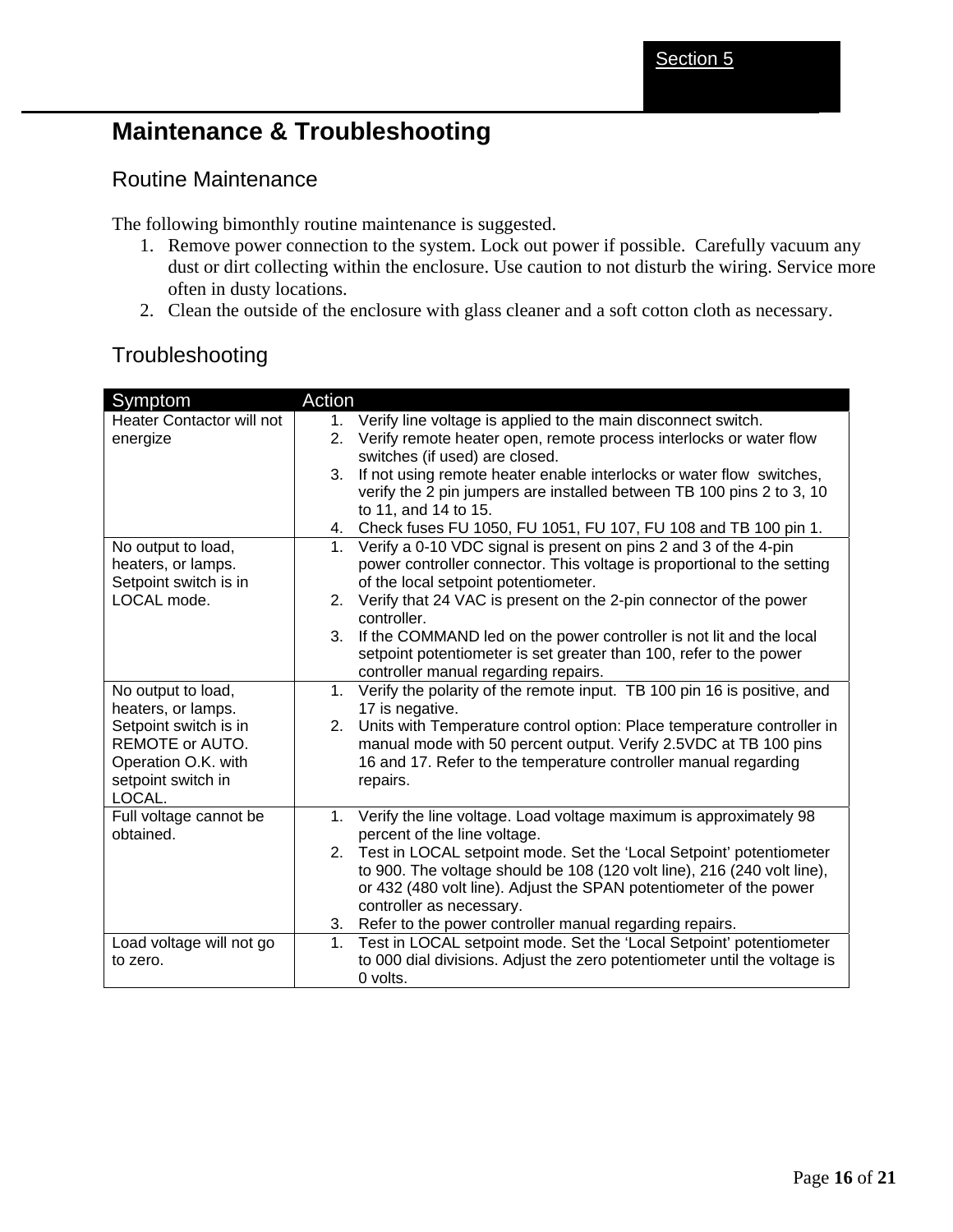# **Calibration**

Generally components of the power control system hold their calibration very well over a long period of time. Usually verification of calibration is all that is necessary. We suggest verification or calibration be performed on a yearly basis. Calibration should be performed by qualified personnel as dangerous voltages are present.

#### **Power Controller**

Refer to the power controller manual for specific calibration instructions. Calibrate using step 1, 2 or 3 below (use whichever is used most often):

- 1. When LOCAL setpoint mode is selected, the local setpoint potentiometer is used as the source for the input. Adjust the zero and span potentiometers on the power controller. The SPAN potentiometer is adjusted for 90 percent or rated line voltage for 900 dial divisions of the local setpoint pot. The ZERO potentiometer is adjusted for 0 volts output when the local setpoint is set to 000 dial divisions.
- 2. Voltmeter Option or No Options: When REMOTE setpoint mode is selected, use a 0-5 VDC source for an input. Adjust the zero and span potentiometers on the power controller. The SPAN potentiometer is adjusted for 90 percent of rated line voltage for 4.5 VDC input. The ZERO potentiometer is adjusted for 0 volts output when the local setpoint is set to 000 dial divisions.
- 3. Temperature Controller option only: When AUTO setpoint mode is selected, the temperature controller is used as a the source for the input. Adjust the zero and span potentiometers on the power controller. The SPAN potentiometer is adjusted for 90 percent of rated line voltage for 90 percent output of the temperature controller. The ZERO potentiometer is adjusted for 0 volts output when the temperature controller is set to 0 percent.

#### **Panel Voltmeter Calibration**

The front panel load voltmeter is calibrated to match as closely as possible the true RMS voltage measured at the load terminals.

- 1. Connect a true RMS DVM to load 1 and load 2.
- 2. Connect another DVM across pins 1(+) and 2(-) of the EXT 200 RMS voltage transmitter.
- 3. Turn the HEATER switch to OFF. Measure the voltage of EXT 200 pins 1(+) and 2(-) to be 0.0 VDC +/- 10 millivolts. Adjust the EXT 200 zero potentiometer if necessary.
- 4. Verify the panel voltmeter reads 0 volts. If necessary, carefully remove the front cover of the meter and adjust the zero potentiometer for 000 +/- 1 reading.
- 5. Turn the Heater switch to ON. Adjust the LOCAL SETPOINT potentiometer for the following load voltage based on the voltage your system is configured for: 480 VAC units: 450 VAC 240 VAC units: 225 VAC 120 VAC units: 110 VAC
- 6. Measure the voltage of EXT 200 pins  $1(+)$  and  $2(-)$  to be the following voltage  $+/-10$ millivolts: